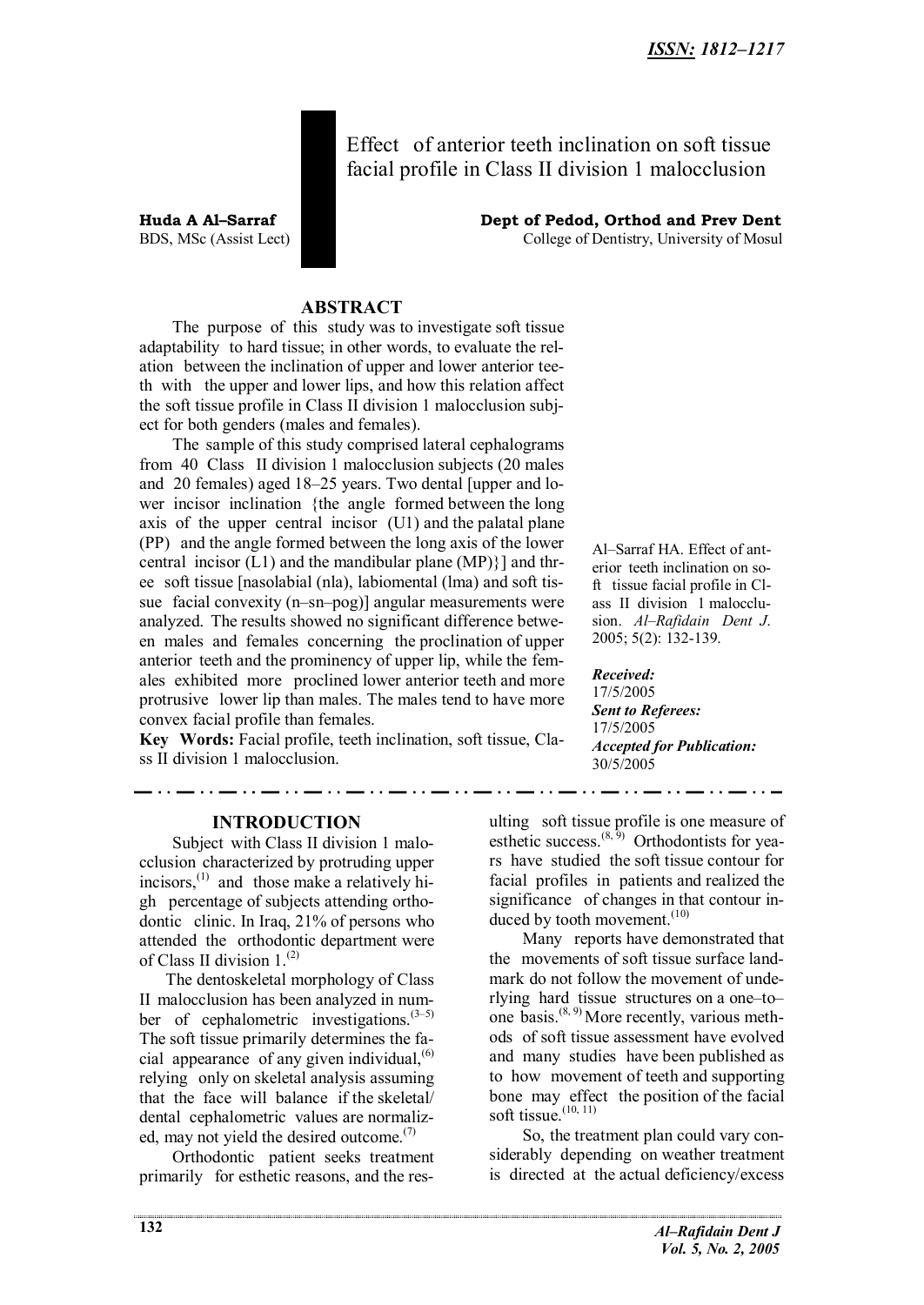present or weather it is camouflaging normal adjacent structures that are only relatively over or under sized. $(12)$ 

It is important to remember that soft tissue morphology and behavior have a genetic component and they have a significant influence on the dentoalveolar morphology. This concept was described by Van der Linden, $^{(13)}$  as the balance between the internal and external functional matrices. For example, in Class II division 1 malocclusion, a short upper lip and low lip level with flaccid lip tone will reduce the external influence and the balance. This will favor proclination of the upper incisors.

This study was carried out to determine the relation between the inclination of upper and lower anterior teeth with the upper and lower lips and how this relation may affect the soft tissue profile of Class II division 1 malocclusion subject by which this effect could interfere in planning the orthodontic treatment .

## **MATERIAL AND METHODS**

The sample of this study was selected from students (Iraqi in origin) of Mosul University, College of Dentistry. The total sample was 40 individuals (20 males and 20 females) with age range between 18–25 years, the criteria of sample selection included:

- · Bilateral distal lower molar and canine relationship of at least one–half cusp width.<sup>(14, 15)</sup>
- Overjet more than 5 mm. $(2, 15-17)$
- · No history of orthodontic treatment.
- · Complete permanent dentition in both jaws excluding 3<sup>rd</sup> molars.
- · No caries, restorations, congenital missing, supernumerary and no traumatized or fractured anterior teeth.

A lateral cephalometric radiograph for each individual was taken using SS white cephalometric machine (BF, Whemer, Franklin Park, Ill, USA) with a Wehmer cephalostate (Mode W–105 A) (BF, Whemer, Franklin Park, Ill, USA). The machine was set at 90 KV and 15 mA power, with 45–55 impulses. A double emulsion film (AGFA, Gevaert NV, Belgium) and one cassette of the same size  $(8\times10)$  inch) with a pair of highly sensitive intensif-

ying screens were used and a lead foil taken from occlusal films 6x2.25 inch (Kodak, France) were used.

Two layers made from four lead foils were fixed on the cassette in order to reduce the radiation reaching the film after penetrating the soft tissue, so that the soft tissue appears more clearly in the radiograph.

Each cephalogram was taken in centric occlusion for each subject with lips in relaxed perioral musculature,  $(18, 19)$  processed in a dark room in the x–ray Department, Dentistry College, Mosul University. The film was placed on the viewer with the image facing to the right.<sup>(20)</sup> A tracing paper was fixed on the radiograph by taping and the subject's name, sex and date of radiograph were written on the film and on the tracing paper.

Tracing was done including the maxilla and related structures, mandible and its outline, upper and lower central incisors and finally the soft tissue profile was traced. All the radiographs were traced; the landmarks were identified and placed directly on the tracing paper and the intended angles were determined and measured.

## **Cephalometric Landmarks:**

As describe by many researchers,  $(21-25)$ the following landmarks were used in this research :

## **A. Skeletal landmarks (Figure 1):**

- 1- Anterior nasal spine (ANS): The tip of the bony anterior nasal spine in the median plane.
- 2- Posterior nasal spine (PNS): The posterior spine of the palatine bone constituting the hard palate coincides with the lowest point of the pterygomaxillary fissure.
- 3- Menton (Me): The most caudal point in the outline of the symphysis, it is regarded as the lowest point of the mandible.
- 4- Gonion (Go): The most inferior and posterior point at the angle of the mandible, formed by the junction of the tangent to the posterior border of the rumus and inferior border of the mandible meets the mandibular outline.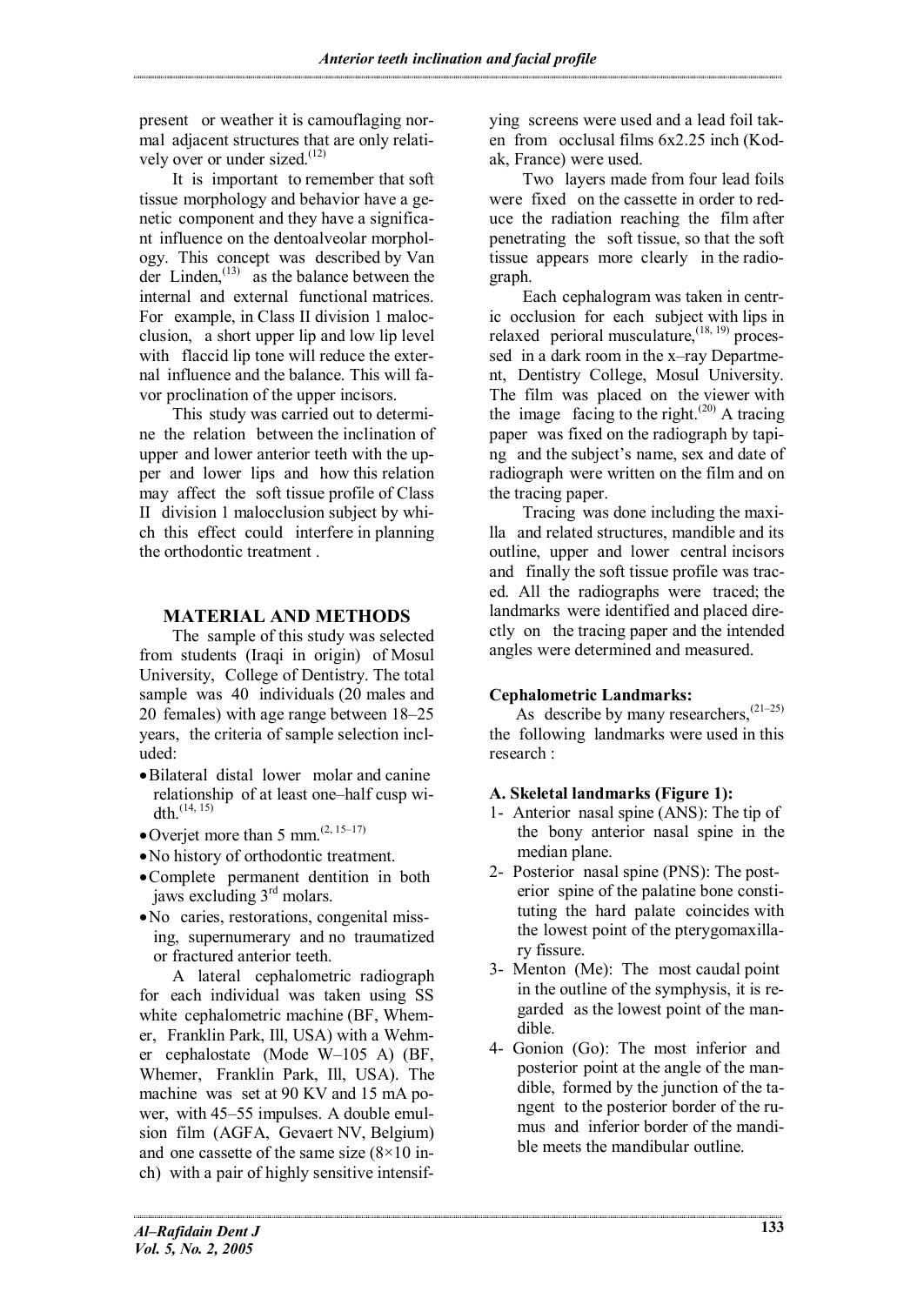#### **B. Soft tissue landmarks (Figure 1):**

- 1- Soft tissue nasion (n): The point of maximum convexity between the nose and forehead.
- 2- Subnasal (sn): The point at which the nasal septum merges with the upper cutaneous lip in the midsagittal plane.
- 3- Laberale superius (ls): The most anterior point of the upper lip.
- 4- Laberale inferius (li): The most anterior point of the lower lip.
- 5- Soft tissue pogonion (pog): The most anterior point of the soft tissue profile over the mandibular symphysis.

6- Submental (sm): The point of the greatest concavity of the soft tissue profile on the mandibular alveolar area.

### **Cephalometric Planes (Figure 1):**

- 1- Palatal plane (PP): Formed by a line extend from anterior nasal spine to posterior nasal spine.<sup>(24, 26)</sup>
- 2- Mandibular plane (MP): Formed by a line tangent to the lower border of the mandible extends from gonion to menton $^{(20)}$



Figure (1): Cephalometric landmarks and planes

n: Soft tissue nasion; sn: Subnasal; ls: Laberale superius; li: Laberale inferius; sm: Submental; pog: Soft tissue pogonion; ANS: Anterior nasal spine; PNS: Posterior nasal spine; Me: Menton; Go: Gonion; PP: Palatal plane; MP: Mandibular plane.

#### **Angular Measurement:**

The angular measurements used in this study include the following:

#### **A. Dental angular measurements (Figure 2):**

- 1- U1–PP angle: The angle formed between the long axis of upper central incisor and the palatal plane.<sup>(23)</sup>
- 2- L1–MP angle: The angle formed between the long axis of lower central incisor and the mandibular plane. $(23)$

#### **B. Soft tissue angular measurements (Figure 2):**

1- Nasolabial angle (nla): The angle for-

med by a line tangent to the lower border of the nose from subnasal point (sn) with the line from laberale superius (ls) to subnasal point (sn).<sup>(27–29)</sup>

- 2- Labiomental angle (lma): The angle formed by a line tangent to the chin from point (sm) with the line extend from laberale inferius (li) to submental point (sm). This angle represents the deeping of the mental fold. $(29, 30)$
- 3- Soft tissue facial convexity angle (n– sn–pog): The angle formed between soft tissue nasion (n), subnasal (sn) and soft tissue pogonion  $(p \circ g)$ .<sup>(31)</sup>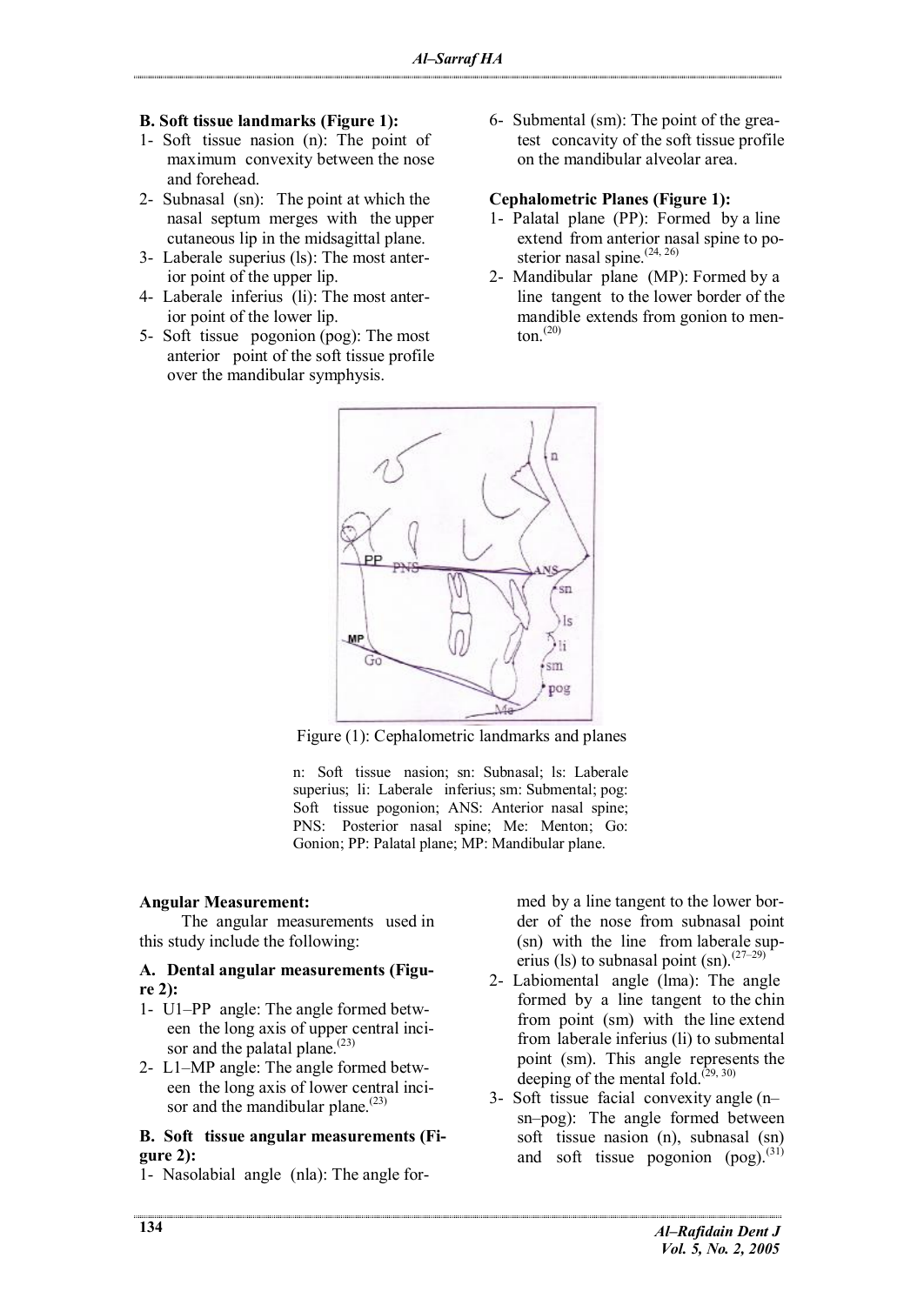

Figure (2): Dental and soft tissue angular measurements

1. U1–PP (the angle formed between the long axis of upper central incisor and the palatal plane); 2. L1–MP (the angle formed between the long axis of lower central incisor and the mandibular plane); 3. nla (nasolabial angle); 4. lma (labiomental angle); 5. n–sn–pog (soft tissue facial convexity angle).

All the data of the present study were analyzed using Minitab statistical program which include the following: Descriptive statistics (mean, standard deviation, minimum and maximum), Student's t–test to differentiate between males and females at *p*?0.05 level of significance, and Pearson's Correlation Coefficient of the variable for males and females at *p*?0.05 level of significance.

### **RESULTS**

After analyzing the data of this study, Table (1) showed the descriptive statistics for the angular dental and soft tissue meas-

urements for the Class II division 1 malocclusion subject. Table (2) illustrated the comparison between males and females using Student's t–test at *p*?0.05. It was found that females had significant larger mean value than males for the angle formed between the L1–MP angle and n–sn–pog angle.

As shown in Table (3), the correlation between the variables in males was significant between the nla and the n–sn–pog angle at  $p$ ?0.05. While in Table (4), the correlation between the variables in females was significant between the L1–MP angle and lma at *p*?0.05.

| Variable   | <b>Sex</b> | No. | Mean   | $\pm$ SD | <b>Minimum</b> | <b>Maximum</b> |
|------------|------------|-----|--------|----------|----------------|----------------|
| $U1-PP$    | Male       | 20  | 115.40 | 8.48     | 105            | 143            |
|            | Female     | 20  | 113.70 | 8.73     | 96             | 127            |
|            | Total      | 40  | 114.55 | 8.54     | 96             | 143            |
| $L1-MP$    | Male       | 20  | 101.40 | 4.72     | 91             | 109            |
|            | Female     | 20  | 106.35 | 9.85     | 91             | 124            |
|            | Total      | 40  | 103.87 | 8.02     | 91             | 124            |
| nla        | Male       | 20  | 106.40 | 14.80    | 75             | 131            |
|            | Female     | 20  | 105.95 | 8.47     | 89             | 120            |
|            | Total      | 40  | 106.15 | 11.93    | 75             | 131            |
| lma        | Male       | 20  | 110.40 | 14.90    | 74             | 143            |
|            | Female     | 20  | 112.20 | 17.09    | 78             | 146            |
|            | Total      | 40  | 111.28 | 15.85    | 74             | 146            |
| $n-sn-pog$ | Male       | 20  | 152.90 | 4.99     | 143            | 166            |
|            | Female     | 20  | 157.10 | 4.80     | 150            | 168            |
|            | Total      | 40  | 155.00 | 5.28     | 143            | 168            |

Table (1): Descriptive statistics of the variables for males and females

U1–PP: The angle formed between the long axis of upper central incisor and the palatal plane; L1–MP: The angle formed between the long axis of lower central incisor and the mandibular plane; nla: Nasolabial angle; lma: Labiomental angle; n– sn–pog: Soft tissue facial convexity angle; SD: Standard deviation.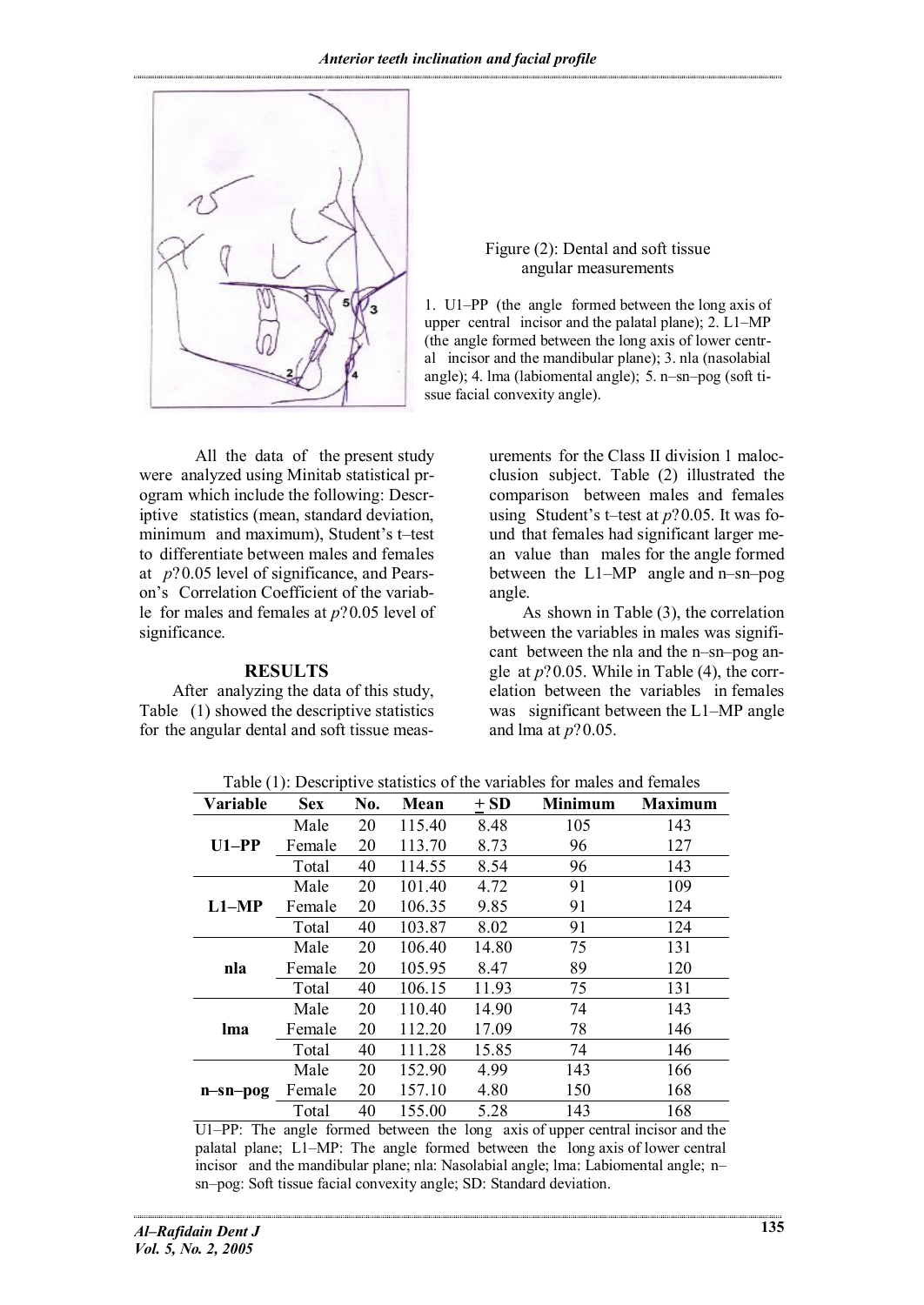| <b>Variable</b> | <b>Sex</b> | Mean   | $\pm$ SD | t–value | <i>p</i> –value |
|-----------------|------------|--------|----------|---------|-----------------|
|                 | Male       | 115.40 | 8.48     | 0.62    | 0.54            |
| $U1-PP$         | Female     | 113.70 | 8.73     |         |                 |
| $L1-MP$         | Male       | 101.40 | 4.72     | $-2.03$ | $0.05*$         |
|                 | Female     | 106.35 | 9.85     |         |                 |
| nla             | Male       | 106.40 | 14.80    | 0.10    | 0.92            |
|                 | Female     | 105.95 | 8.47     |         |                 |
|                 | Male       | 110.40 | 14.90    | $-0.36$ | 0.72            |
| lma             | Female     | 112.20 | 17.10    |         |                 |
|                 | Male       | 152.90 | 4.99     | $-2.71$ | $0.01*$         |
| n-sn-pog        | Female     | 157.10 | 4.80     |         |                 |

Table (2): Student's t–test of variables between males and females

U1–PP: The angle formed between the long axis of upper central incisor and the palatal plane; L1–MP: The angle formed between the long axis of lower central incisor and the mandibular plane; nla: Nasolabial angle; lma: Labiomental angle; n–sn–pog: Soft tissue facial convexity angle; SD: Standard deviation. \*Significant difference at *p* ? 0.05.

| Table (3): Pearson's Correlation Coefficient |
|----------------------------------------------|
| of the variable for males                    |

| $\sigma$ and variable for mand- |          |                 |           |          |  |
|---------------------------------|----------|-----------------|-----------|----------|--|
|                                 |          | $U1-PP$ $L1-MP$ | nla       | lma      |  |
| $L1-MP$                         | 0.304    |                 |           |          |  |
| nla                             | $-0.262$ | $-0.176$        |           |          |  |
| lma                             | 0.039    | $-0.013$        | $-0.051$  |          |  |
| n-sn-pog                        | $-0.049$ | $-0.009$        | $-0.571*$ | $-0.154$ |  |

U1–PP: The angle formed between the long axis of upper central incisor and the palatal plane; L1–MP: The angle formed between the long axis of lower central incisor and the mandibular plane; nla: Nasolabial angle; lma: Labiomental angle; n–sn–pog: Soft tissue facial convexity angle.

\*Correlation is significant at *p* ? 0.05.

Table (4): Pearson's Correlation Coefficient of the variables for females

| of the variables for females |          |                |          |       |  |
|------------------------------|----------|----------------|----------|-------|--|
|                              |          | $U1-PP I.1-MP$ | nla      | lma   |  |
| $L1-MP$                      | 0.361    |                |          |       |  |
| nla                          | 0.072    | $-0.147$       |          |       |  |
| lma                          | $-0.363$ | $-0.471*$      | $-0.088$ |       |  |
| $n$ -sn-pog                  | $-0.224$ | $-0.102$       | $-0.329$ | 0.240 |  |

U1–PP: The angle formed between the long axis of upper central incisor and the palatal plane; L1–MP: The angle formed between the long axis of lower central incisor and the mandibular plane; nla: Nasolabial angle; lma: Labiomental angle; n–sn–pog: Soft tissue facial convexity angle.

\*Correlation is significant at *p* ? 0.05.

#### **DISCUSSION**

Although analysis of the data showed larger mean value in males than females for the U1–PP angle, but this difference was insignificant, as mentioned in Table

(2). This finding came in agreement with other studies,  $^{(15, 32, 33)}$  which found no significant gender difference in the proclination of the upper anterior teeth for Class II division 1 malocclusion subject. While the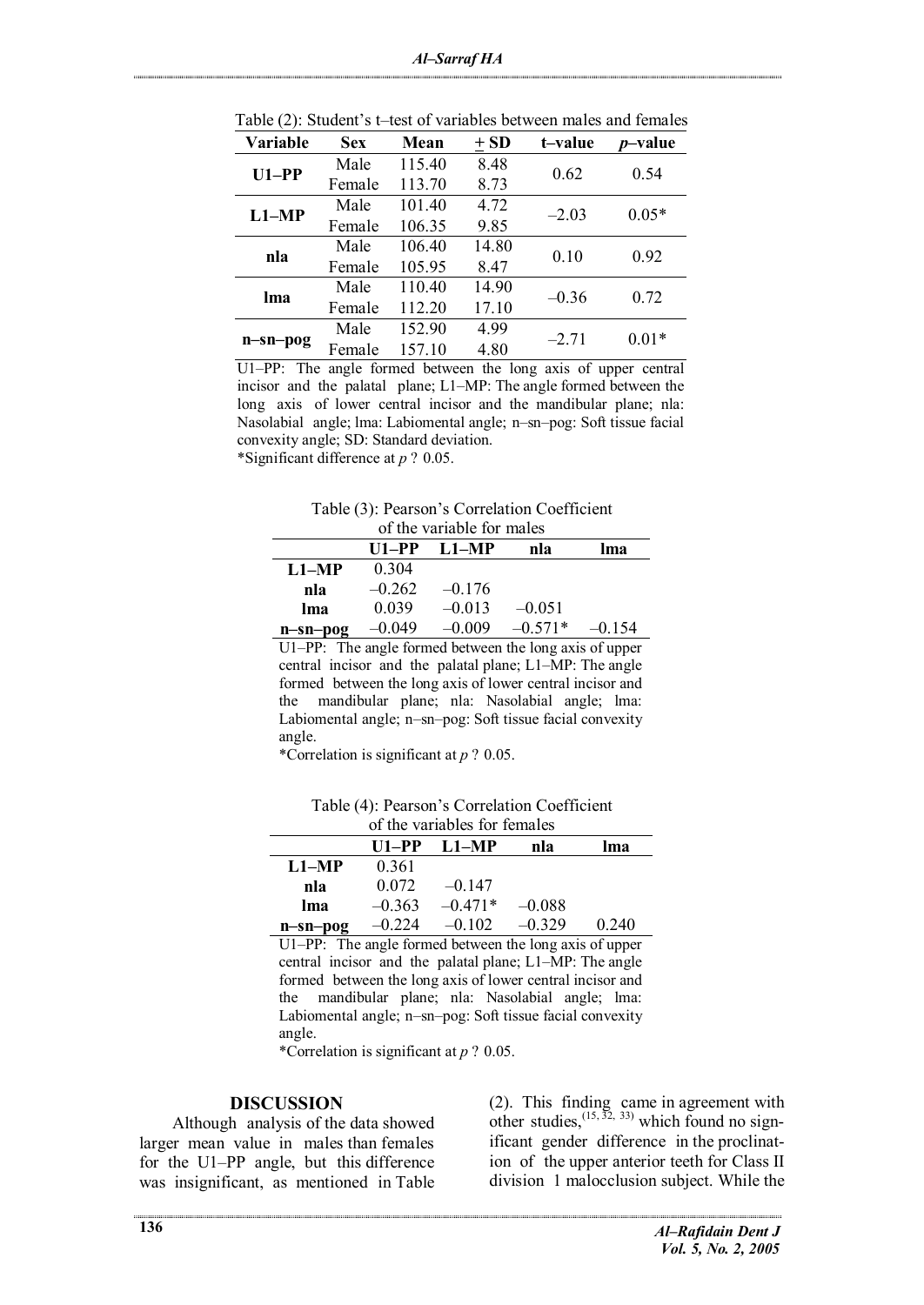disagreement was with other studies,  $(34-36)$ which stated that males have more forward position of the jaws and more maxillary incisors proclinaion than females.

Accordingly, this study showed no significant gender difference in the mean value of nla in Class II division 1 malocclusion subjects (Table 2). This could be attributed to the fact that "the lips show a strong tendency to follow the underlying hard tissue" $(37)$  and as mentioned previously that there was no significant difference between males and females in the proclination of the upper anterior teeth so the upper lip position and the nla were not affected.

In the other hand, this study found significant gender difference in the mean value of the L1–MP angle, as shown in Table (2). The mean value of the angle was greater in females than males that is mean the females have more proclined lower anterior teeth than males. This finding disagreed with that observed by Rothstein and Phan,<sup> $(38)$ </sup> who stated that Class II division 1 malocclusion females showed more proclination of upper but not lower incisors.

Although the females in this study showed more proclined lower anterior teeth than males but interestingly there was no significant gender difference in the mean value of the lma (Table 2). As the females chins do not appear to be as prominent as the males,  $^{(39)}$  so more anteriorly positioned soft tissue pog in males and more proclined lower anterior teeth in females may be related with this insignificant difference between the Class II division 1 malocclusion males and females in the mean value of the lma.

Despite this insignificant difference, more proclined lower anterior teeth in females means more prominent lower lip than males. This result came in agreement with that of Spradley *et al.*,<sup>(39)</sup> who fount that Class II division 1 females exhibited more fuller and prominent lower lip region than males.

Concerning the n–sn–pog angle, the females showed greater mean value than males. This difference was significant (Table 2) indicating that the Class II division 1 malocclusion males exhibited more convex facial profile than males (narrower n– sn–pog angle). This may be attributed to the gender difference in the proclination of

the upper anterior teeth despite of that difference was insignificant. This result came in agreement with that observed by Mahm $ood<sub>1</sub><sup>(40)</sup>$  but disagreed with the study of Skinazi *et al.*,<sup>(12)</sup> who found Class II division 1 malocclusion females with more convex face than males, and also disagreed with the study of Bishara *et al.*,<sup>(41)</sup> who observed no significant difference between males and females regarding the facial convexity.

The Pearson's Correlation Coefficient analysis of the males variable (Table 3) revealed high significant negative correlation between the nla and n–sn–pog angles indicating that more prominent upper lip will decrease the nla and increase the facial convexity of the Class II division 1 malocclusion males.

In Class II division 1 malocclusion females (Table 4), high significant negative correlation was found between the L1–Mp angle and lma. This is obviously true that is mean more proclined lower incisors will decrease the lma and increase the lower lip prominency.

# **CONCLUSIONS**

From the present study, it could be concluded that no significant difference found between the Class II division 1 malocclusion males and females for proclination of upper anterior teeth and upper lip prominency. Besides that, the Class II division 1 malocclusion females showed significant more proclined lower anterior teeth than males. While, the Class II division 1 malocclusion males showed more convex facial profile than females.

In Class II division 1 malocclusion males, significant negative correlation found between the nla and n–sn–pog angle, whereas in Class II division 1 malocclusion females, significant negative correlation found between the angle formed between the L1–MP and lma.

# **REFERENCES**

- 1- Angle EH. Classification of malocclusion. Dent Cosmos. 1899; 41: 248-268.
- 2- Kinaan BK. The problem of malocclusion in Iraq. *Iraqi Dent J*. 1982; 9: 24-28.
- 3- Kim YH, Vietas J. Anteroposterior dysplasia indicator: An adjunct to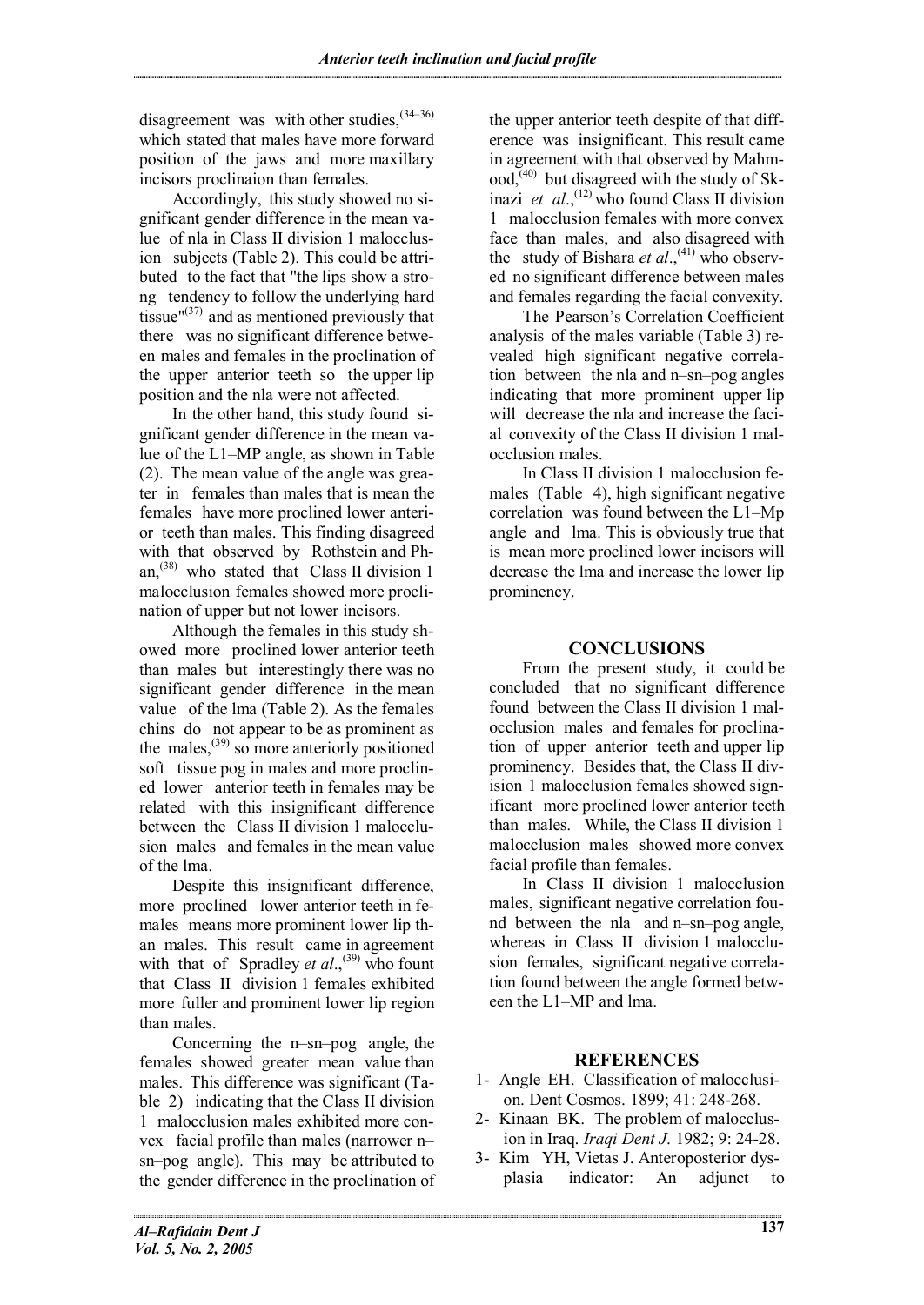cephalmetric differential diagnosis. *Am J Orthod*. 1978; 73: 619-633.

- 4- Lundstrom F, Lundstrom A. Clinical evaluation of maxillary and mandibular prognathism. *Eur J Orthod*. 1989; 11: 408- 413.
- 5- McNamara JAJr. A method of cephalometric evaluation. *Am J Orthod*. 1984; 86: 449-469.
- 6- Spyropoulos MN, Halazonetis DJ. Significance of the soft tissue profile on facial esthetics. *Am J Orthod Dentofac Orthop*. 2001; 119:464-471.
- 7- Bergman RT. Cephalometric soft tissue analysis. *Am J Orthod Dentofac Orthop*. 1999; 116: 373-389.
- 8- Park YC, Burstone CJ. Soft tissue profile fallacies of hard tissue standards in treatment planning. *Am J Orthod Dentofac Orthop*. 1986; 90: 52-62.
- 9- Subtelny JD. The soft tissue profile, growth, and treatment changes. *Angle Orthod*. 1961; 31: 105-122.
- 10-Hershey HG. Incisor tooth retraction and subsequent profile change in post adolescent female patient. *Am J Orthod*. 1972; 61: 45-54.
- 11-Jacobs JD. Vertical lip changes from maxillary incisor retraction. *Am J Orthod*. 1978; 74: 396-404.
- 12-Skinazi GL, Lindauer SJ, Isaacson RJ. Chin, nose and lips normal ratios in young men and women. *Am J Orthod Dentofac Orthop*. 1994; 106: 518-523.
- 13-Van der Linden FPGM. Genetic and environmental factors in dentofacial morphology. *Am J Orthod*. 1966; 52: 576- 583.
- 14-Tollaro I, Baccetti T, Franchi L, Tanases CN. Role of posterior transverse inter– arch discrepancy in Class II division 1 malocclusion during the mixed dentition phase. *Am J Orthod Dentofac Orthop*. 1996; 110: 417-422.
- 15-Pancherz H, Zieber K, Hoyer B. Cephalometric characteristics of Class II division 1 and Class II division 2 malocclusion: A comparative study in children. *Angle Orthod*. 1997; 67: 111-120.
- 16-Haynes S. The distributions of overjet and overbite in English children aged 11–12 years. *Dent Pract*. 1972; 22: 380- 385.
- 17-Haynes S. An epidemiologic study of the relation ship between overbite and

overjet in England children aged 11–12 years. *Community Dent Oral Epidemiol*. 1975; 5: 87-90.

- 18-Hillesund E, Fjeld D, Zachrisson BU. Reliability of soft tissue profile in cephalometrics. *Am J Orthod*. 1978; 74: 537- 550.
- 19-Lundstrom T, Forsbery CM, Peak S, McWilliam JA. Proportional analyses of the soft tissue facial profile on young adult with normal occlusion. *Angle Orthod*. 1992; 62: 127-133.
- 20-Jacobson A, Caufield PW. Introduction to Radiographic Cephalometry.  $1<sup>st</sup>$  ed. Lea and Febriger, Philadelphia. 1985.
- 21-Ricketts RM. A foundation for cephalometric communication. *Am J Orthod*. 1960; 46: 330-357.
- 22-Ricketts RM. Cephalometric analysis and synthesis. *Angle Orthod*. 1961; 31: 141-156.
- 23-Rakosi T. An Atlas and Manual of Cephalometric Radiography.  $2<sup>nd</sup>$  ed. Wolfe Medical Publications Ltd, London. 1982; Pp: 38, 40, 79.
- 24-Chaconas SJ. Orthodontic Postgraduate Dental Handbook. 1<sup>st</sup> ed. John Wright and Sons Ltd, England. 1982; Pp: 39-39.
- 25-Thomas H. Research on predictability in cephalometry of the relationship of chin emphysis and nose-chin balance. *Am J Orthod Dentofac Orthop*. 1989; 96: 110- 119.
- 26-Swierenga D, Osterle LJ, Messer Smith ML. Cephalometric values for adult Mexican–American. *Am J Orthod Dentofac Orthop*. 1994; 106: 146-155.
- 27-Lo FD, Hunter WS. Changes in nasolabial angle related to maxillary incisor retraction. *Am J Orthod*. 1982; 82: 384-391.
- 28-Fitzgerald JP, Nanda RS, Currier GF. An evaluation of the nasolabial angle and the relative inclination of the nose and the upper lip. *Am J Orthod Dentofac Orthop*. 1992; 102: 328-334.
- 29-Hwang HS, Kim WS, McNamara JA. Esthetic differences in the soft tissue profile of Korean and European American adult with normal occlusion and well– balanced faces. *Angle Orthod*. 2001; 71: 72-80.
- 30-Formby WA, Nanda RS, Currier FG. Longitudinal change in the adult facial profile. *Am J Orthod Dentofac Orthop*. 1994; 105: 464-476.